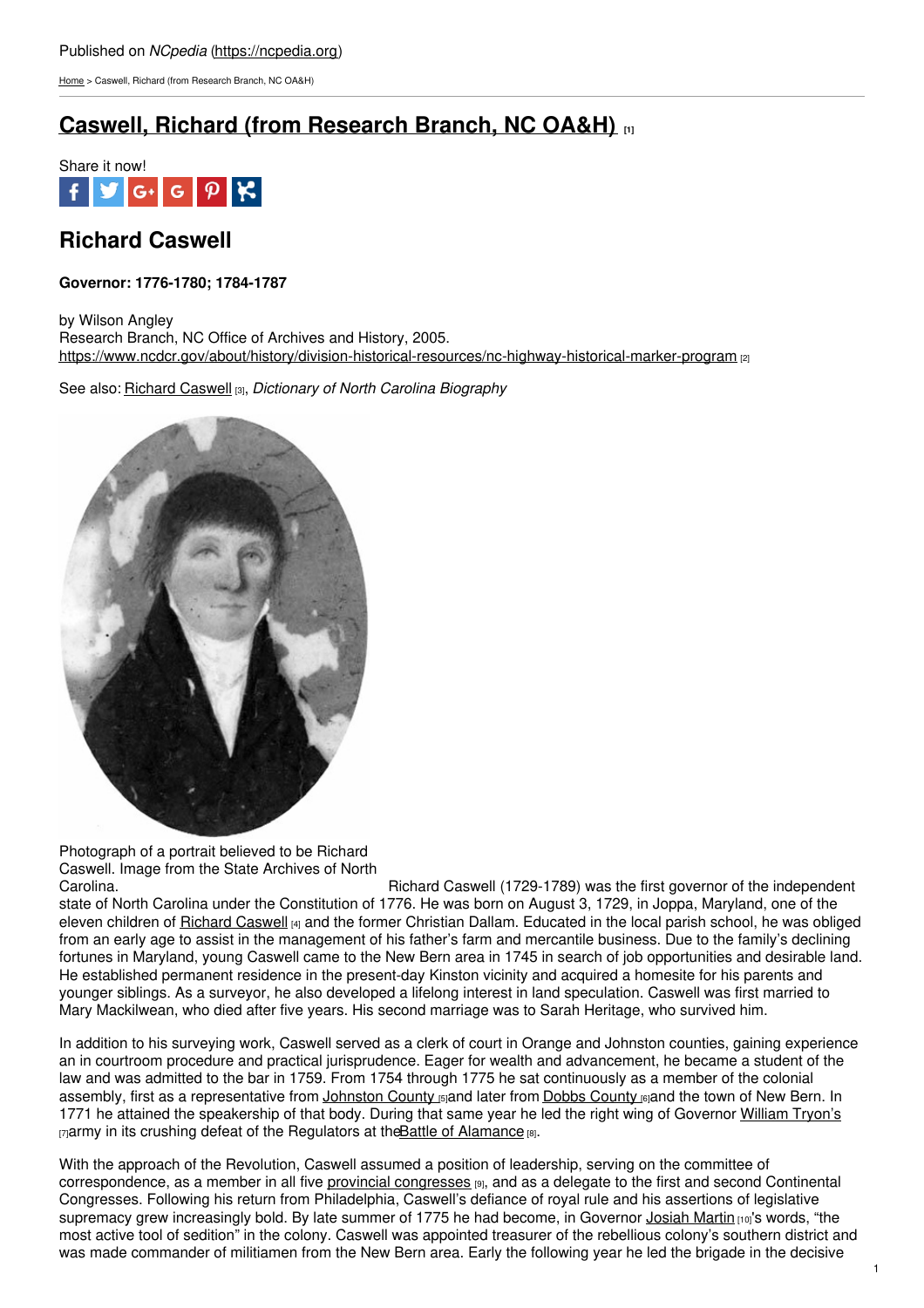victory over Loyalist forces at [Moore's](https://ncpedia.org/moores-creek-bridge-battle) Creek Bridge [11].



Signature of Richard Caswell, Governor of North Carolina, 1787. From a document authorizing the sale of land confiscated from a Revolutionary War loyalist, Baronet Nathaniel Duckenfield. Collection of the State Archives of

North Carolina. When the Fifth Provincial Congress convened at Halifax late in 1776, Caswell served as its presiding officer and as chairman of the committee to draft the state's constitution. Moreover, this same provincial body elected Caswell to serve as interim governor of the new-born state until the first meeting of the General Assembly. When the Assembly convened in April of the following year, Caswell was elected to the first of three successive one-year terms allowable under the Constitution. In time, Caswell would become convinced that the constitutional powers of the governorship were too tightly constrained. As Governor, Caswell exerted every effort to raise and supply troops for the war effort on both the state and national levels. He also was forced to contend with continual frictions between Indians and settlers on the western frontier, with sporadic British raids along the coast, and with Tory hostilities throughout the state.

When his third regular term as governor expired in April 1780, Caswell left office exhausted and in poor health. Immediately, however, he was pressed into duty as overall commander of the state militia. Four months later he shared with General Horatio Gates the ignominy of defeat at the Battle of Camden. Despite the poor showing of his troops at Camden, Caswell was elected from Dobbs County to the state Senate in 1780. There he served for the next four years, two of those as speaker. Concurrently, he also served as state comptroller general, responsible for management of public funds.



Photograph of a marker for Richard Caswell's grave, 1919. Fred A. Olds is holding the Guilford Courthouse Flag. Image from the North Carolina<br>Museum of History.

maln November 1784 Caswell was returned to

the governorship by assemblymen. Reelected during each of the next two years, he again served the maximum three consecutive terms permitted under the Constitution. Though independence had been won, Caswell's second period in office was nevertheless fraught with major difficulties, as both the state and nation struggled to come of age. Prominent among these difficulties were the breakaway "State of [Franklin](https://ncpedia.org/franklin-state) [13]," continuing unrest among the Cherokee in the mountains, and the troubled constitutional relationship with the federal government.

Caswell was elected to the federal Constitutional Convention in Philadelphia in 1787, but was unable to attend because of poor health. During the following year he won a controversial election to the state constitutional convention in Hillsborough, but was not actually seated. He further won election to the state Senate in 1789 and to the Fayetteville constitutional convention that same year. He was to die, however, before the historic Fayetteville meeting, and was thus was denied the opportunity to vote for ratification. The last few years of Caswell's life brought the loss of several members of his immediate family and a further and progressive deterioration of his health. He died in Fayetteville on November 10, 1789, having suffered a stroke on November 8 in the Senate chamber. His burial took place near Kinston at his "Red House" plantation.

### **References:**

Alexander, C. B. 1946. The training of Richard Caswell.*The North Carolina historical review* 23 (January): 13-31.